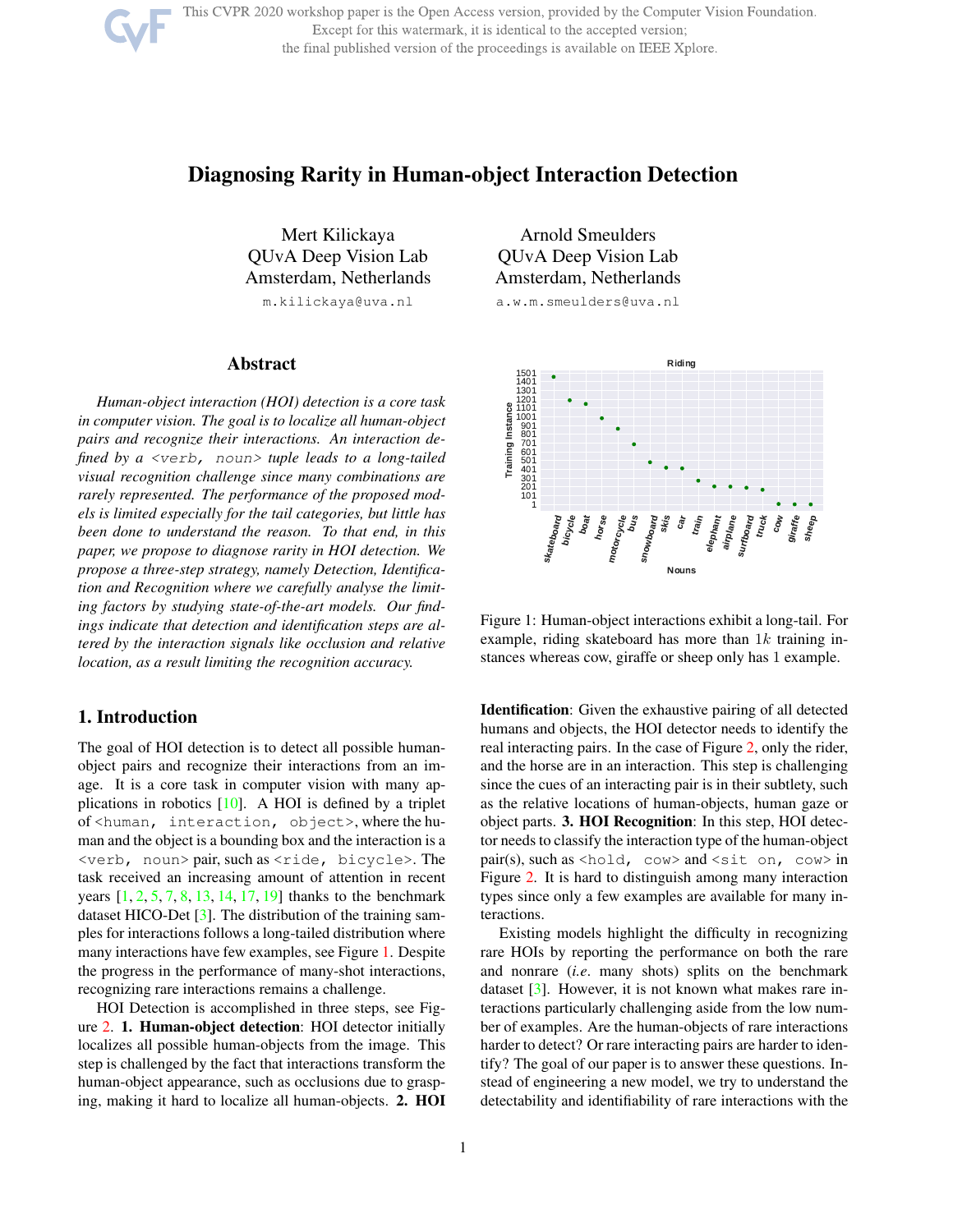

Figure 2: Steps of our diagnostic study. Detection (left), Identification (middle) and Recognition (right).

help of the state-of-the-art HOI detectors [3, 5, 11].

Our findings are: (i) Localizing human-objects of rare interactions is not challenging, however, detection is altered by the small and occluded human-objects, (ii) Identifying the rare HOIs is challenging and is altered by the background clutter and human-object distance, and (iii) Recognizing rare interactions is influenced by the detection and identification errors, leaving a big room for improvement.

#### 2. Empirical Material

#### 2.1. Benchmark Dataset

For our analysis, we resort to HICO-Det dataset [3]. HICO-Det is the biggest HOI detection benchmark, with a diverse set of categories. The dataset comes with (i) Human-object bounding boxes for detection, (ii) Humanobject interaction pair annotations for identification, and (iii) Human-object interaction types for recognition. A typical human-object concurrently performs multiple interactions such as holding, sitting on and riding a bicycle which is exhaustively annotated. The dataset has in total  $47k$  number of images, with more than 150k human-object pair annotations. There exists 600 distinct interaction types of which 168 are rare, for 80 unique nouns and 117 unique verbs.

A unique property of the dataset is, for each noun in the dataset, there exists a no-interaction category, where at least a human and the target object is in the image, though not performing an interaction(*e.g*. the man and the car in Figure 2). This enforces the models to focus on the interaction characteristics as opposed to leveraging human-object cooccurrence.

#### 2.2. Benchmark HOI Detectors

For our diagnostic purposes, we resort to three state-ofthe-art HOI detectors, namely HO-RCNN [3], iCAN [5], and TIN [11] for the following reasons: (i) Their high performance, (ii) Standard use of the same object detector, the same backbone and the same number of layers and (iii) Publicly available code. Here, we present an overview.

HO-RCNN [3]. HO-RCNN is a three-stream Convolutional Neural Network. Each stream considers the appearance of either the human, the object or the humanobject (pairwise). Human and object streams consider the global appearance of human and object regions obtained via Region-of-Interest pooling [6], whereas pairwise stream considers the spatial layout of human-object locations. Spatial locations are critical especially to identify a possible interaction between a human and an object. The detector is built upon the Faster-RCNN backbone [15]. For humanobject detection, the model makes use of this backbone pretrained on MS-coco  $[12]$ . HOI recognition is achieved by combining the individual predictions of the three streams.

iCAN [5]. iCAN follows the same network structure as HO-RCNN, and couples HO-RCNN network with a selfattention mechanism [18] called instance-centric attention layer for the human and the object streams. This highlights the fine-grained details within human-object regions that are essential to HOIs.

TIN [11]. TIN augments iCAN with an interactivity classifier, that predicts whether if a given pair of human-object are in interaction or not. The authors prune (suppress) those pairs that are predicted to be non-interacting by the interactivity classifier prior to recognition. Since it is critical to identify which pairs are interacting before the recognition, the authors obtain a considerable improvement in both rare and nonrare interactions over iCAN.

Implementation details. All the models are trained for 1.8 million iterations with image-based training [15]. The learning rate is set to 0.001 decayed after 900k iterations. Weight decay (0.0001), dropout (with keep probability  $p =$ 0.4) and batch normalization [9] is used for regularization. We include all human detections with a confidence higher than 0.8 and all object detections with a confidence higher than 0.3. Using this standard gave a boost to HO-RCNN as it yields better results than iCAN in our experiments.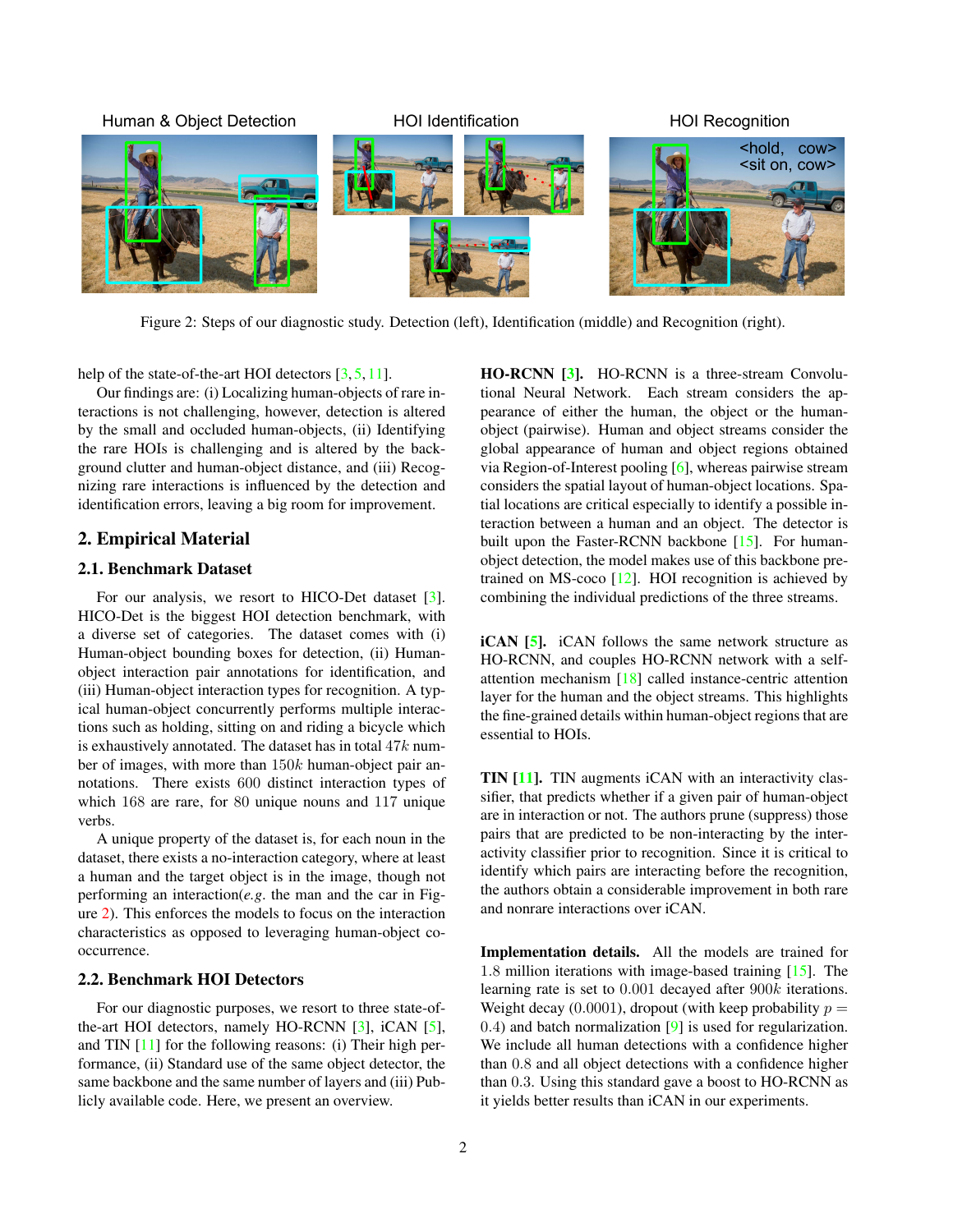#### 3. Diagnostic Analysis

We diagnose the HOI detection in three steps, namely Human-object detection, HOI identification, and HOI recognition. We use the standard rare/nonrare split proposed in [3].

#### 3.1. Detection of Human and Object

To diagnose human and object detection, we first measure the recall of the off-the-shelf detector Faster-RCNN [15] commonly used by all three models. We measure the recall using the traditional PASCAL VOC criteria [4] that Intersection-over-Union IoU  $>0.50$  over the full, the rare and the nonrare splits. Results can be seen from Table 1.

|        | Full | NonRare | Rare |
|--------|------|---------|------|
| Human  | 86   | 86      | 92   |
| Object | 63   | 64      | 90   |

Table 1: Recall of human and object detections.

Results show that there is no gap in terms of human and object detection performance between rare and nonrare categories. This indicates that recognizing rare interactions is not altered by the detection step.

Then, we study the sensitivity of the detector to the area and the occlusion. We measure the area of a bounding box by the width  $\times$  height of the box divided by the number of pixels in the image. We measure the occlusion of box  $b_i$  on  $b_i$  as  $\frac{b_i \cap b_i}{\cdots}$  $\frac{a_1 + b_1}{area(b_j)}$  [16]. An area or occlusion is small if <0.20. Results can be seen from Table 2.

|        | Full |       | Area   | Occlusion |              |  |
|--------|------|-------|--------|-----------|--------------|--|
|        |      | Small | Bigger |           | Small Bigger |  |
| Human  | 86   | 44    | 94     | 95        | 66           |  |
| Object | 63   | 26    | 79     | 84        | 43           |  |

Table 2: Sensitivity of human-object detection.

Results indicate that the off-the-shelf detector is sensitive to both the small area and the large occlusion of humans and objects. This can limit the performance in subsequent steps since many human-object interactors occupy a small region in the image and is occluded by each other. We give detection examples in Figure 3 for the human and the objects (green for detected, red for missed boxes). Observe how, within the same image, the detector fails to localize the humans or the objects that have bigger occlusions or occupy a small region.



Figure 3: Example human-object detector success and failure cases.

It is concluded that localization of humans and objects is not altered for rare interactions, however, is affected by the area and the occlusion on human and object regions.

#### 3.2. Identification of Human-Object Interaction

To diagnose HOI Identification, we measure the binary accuracy of identification (interacting vs. not-interacting) performance. To obtain interaction vs. not-interaction scores from each model, we obtain maximum response over all interaction (520 classes) and not-interaction (80 classes) categories respectively. Results are in Table 3.

|                  | Full | NonRare | Rare |
|------------------|------|---------|------|
| $HO$ -RCNN $[3]$ | 79   | 79      | 71   |
| iCAN [5]         | 74   | 75      | 67   |
| <b>TIN</b> [11]  | 82   | 89      | 77   |

Table 3: Identification accuracy of human-object interaction for rare and non-rare interaction categories.

Results reveal that for all three models there is a consistent gap in the identification performance between rare and nonrare interactions. This indicates that the models demand more training examples to learn interactivity.

We then study the sensitivity of human-object distance and human-object clutter in identification accuracy. We compute human-object distance as the number of pixels between the centers of humans and objects divided by the number of pixels in the image. We compute humanobject clutter as the number of human-objects in the background (*i.e*. not involved in any interaction). The distance is deemed to be small if  $\leq 0.20$  and the clutter deemed to be small if less than 5 other human-objects exist in the background. Results can be seen from Table 4.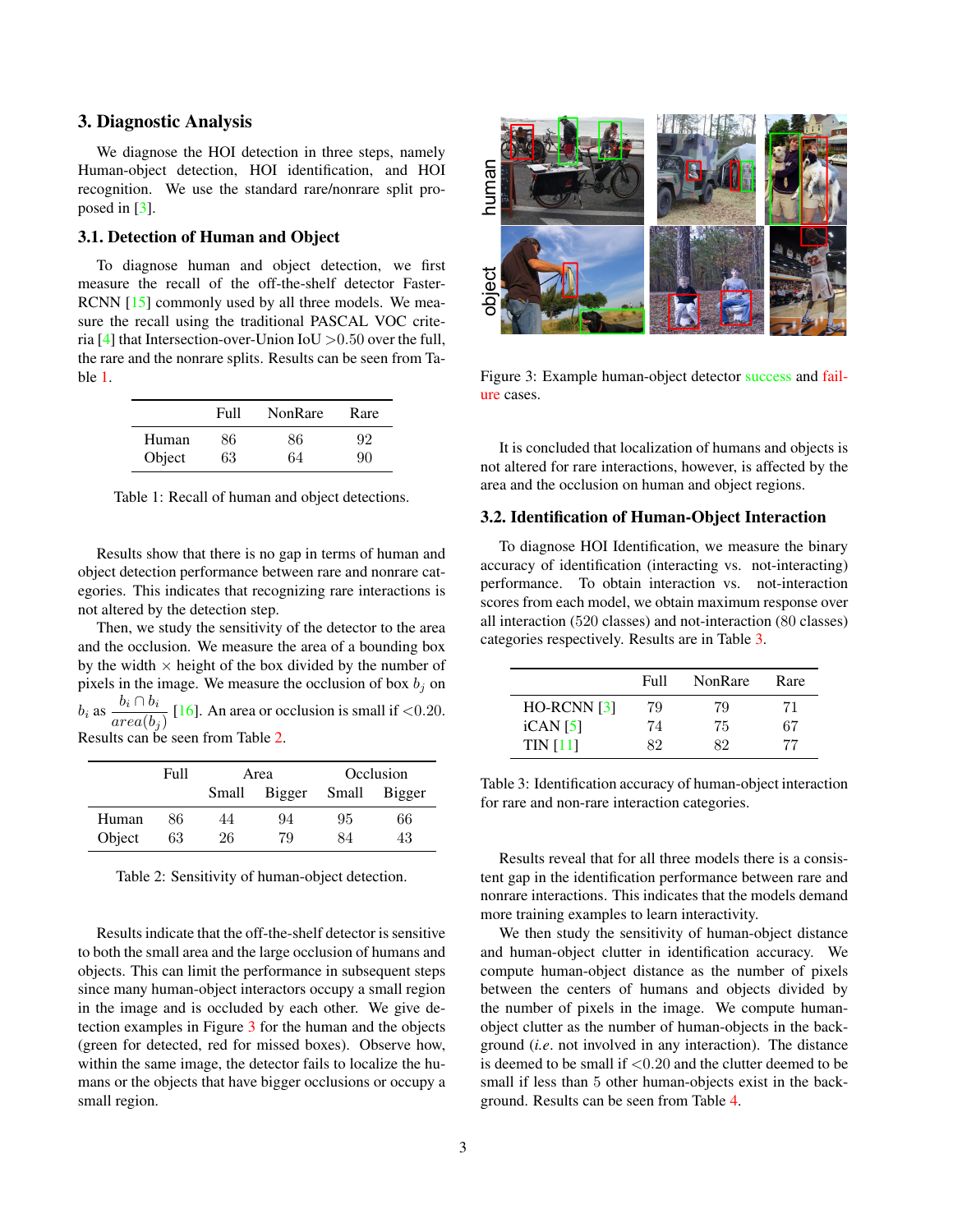|                  | Full | Distance |                           | Clutter |    |
|------------------|------|----------|---------------------------|---------|----|
|                  |      |          | Small Bigger Small Bigger |         |    |
| $HO$ -RCNN $[3]$ | 79   | 94       | 77                        | 91      | 69 |
| iCAN [5]         | 74   | 91       | 72                        | 88      | 65 |
| <b>TIN</b> [11]  | 82   | 96       | 80                        | 93      | 74 |

Table 4: Sensitivity of identification.

Results indicate that HOI identification is challenged by human-object distance. The models tend to assign distant human-objects to not-interaction category, leading to errors in identification. This shows that the models mostly leverage the spatial layout of human and object locations to identify the interaction.

It is also clear that background objects confuse the HOI identification step. As the number of possible human-object pairs increases with the background human-objects, the classifier finds it hard to distinguish interacting pairs from non-interacting ones.



Figure 4: Failure examples for HOI Identification of TIN [11]. The rider (above) and the surfer (below) is paired with three other surrounding objects even though there is no interaction in between, lowering the identification performance.

The effect of the human-object distance and the humanobject clutter on identification is visualized in Figure 4 for TIN [11]. In both images there are multiple humans and multiple objects, making it a real test for HOI identification. The rider (above) and the surfer (below) are paired with three other surrounding objects with even though there is no interaction in between, lowering the identification performance.

It is concluded that HOI identification is inferior for the rare interaction categories, and HOI identification is altered by the existence of the human-object distance and humanobject clutter.

#### 3.3. Recognition of Human-Object Interaction

To diagnose HOI recognition, in line with detection and identification steps, we measure the overall performance at the human-object instance-level. Specifically, we compute the mean Average Precision of interaction classification performance, which is then averaged over all pairs (not over classes) over the dataset. The results are presented in Table 5.

|                  | Full | NonRare | Rare |
|------------------|------|---------|------|
| $HO$ -RCNN $[3]$ | 9    | 10      |      |
| iCAN [5]         | x    | 9       |      |
| <b>TIN</b> [11]  | 10   | 10      |      |

Table 5: Recognition mAP for rare and non-rare interaction categories.

Results are in line with the class-based mAP reported in all three models  $[3, 5, 11]$ , as there is a big gap in recognizing rare and nonrare interaction instances. We then measure the sensitivity of recognition to the detection and identification errors. A detection is correct if  $IoU > 0.50$ , and incorrect otherwise. An identification is correct if the accuracy is 1. Results can be seen from Table 6.

|                  | Full | Detection |    | Identification                      |    |
|------------------|------|-----------|----|-------------------------------------|----|
|                  |      |           |    | Incorrect Correct Incorrect Correct |    |
| $HO$ -RCNN $[3]$ |      |           | 14 |                                     | 16 |
| iCAN [5]         |      | 3         | 13 |                                     | 13 |
| <b>TIN</b> [11]  | 10   |           | 14 |                                     | 23 |

Table 6: Sensitivity of recognition.

Results indicate that both the detection and identification errors alter the recognition performance as expected. However, a correct detection or identification does not guarantee perfect recognition accuracy, indicating that the humanobject representation is not discriminative.

#### 4. Conclusion

This paper focused on rarity in HOI detection in three steps. We revealed that human-object detection is altered by occlusions and area, that are abundant in HOIs. This calls for interaction-specific human-object detectors since for a conventional detector occlusion is a nuisance rather than a signal. We also showed that identifying rare HOIs is difficult which calls for finer-grained reasoning beyond spatial layout. Lastly, we show that recognition is limited by detection and identification errors, which leaves a big room for improvement for these specific steps.